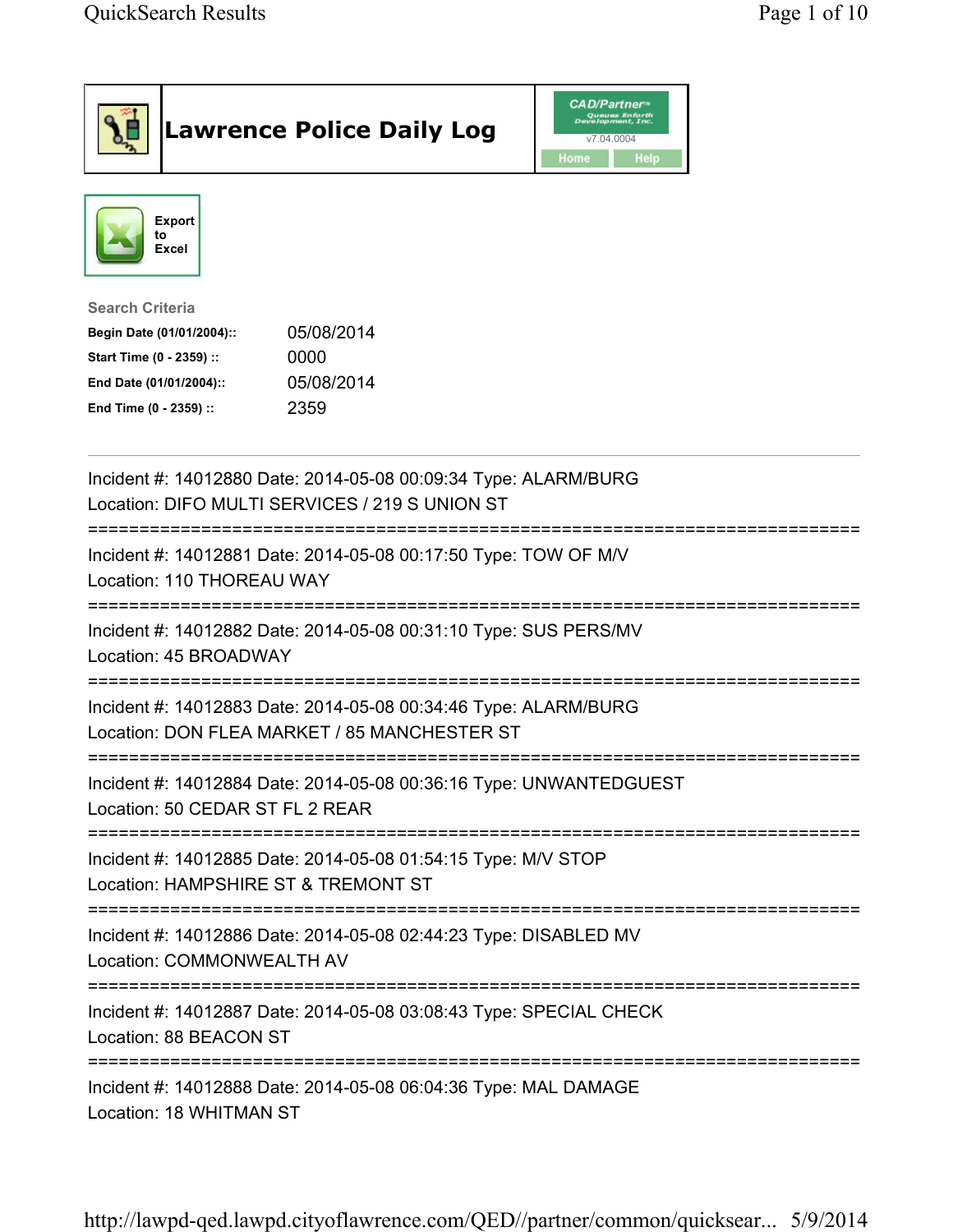=========================================================================== Incident #: 14012889 Date: 2014-05-08 06:05:57 Type: DISTURBANCE Location: 673 ESSEX ST #410 =========================================================================== Incident #: 14012890 Date: 2014-05-08 06:14:38 Type: ALARM/BURG Location: ROLANDS SCHOOL / 451 HOWARD ST =========================================================================== Incident #: 14012891 Date: 2014-05-08 06:22:19 Type: SPECIAL CHECK Location: MCDONALDS / 50 BROADWAY =========================================================================== Incident #: 14012892 Date: 2014-05-08 07:16:57 Type: MEDIC SUPPORT Location: 200 EXCHANGE ST =========================================================================== Incident #: 14012893 Date: 2014-05-08 07:20:41 Type: STOL/MV/PAS Location: 40 NELSON ST =========================================================================== Incident #: 14012894 Date: 2014-05-08 07:27:58 Type: LARCENY/PAST Location: 11 SUMMER ST =========================================================================== Incident #: 14012895 Date: 2014-05-08 07:40:36 Type: ALARMS Location: 101 AMESBURY ST FL 4 =========================================================================== Incident #: 14012896 Date: 2014-05-08 07:58:52 Type: DISTURBANCE Location: 202 EXCHANGE ST FL 1 =========================================================================== Incident #: 14012897 Date: 2014-05-08 08:01:34 Type: STOL/MV/PAS Location: 97 PHILLIPS ST =========================================================================== Incident #: 14012898 Date: 2014-05-08 08:45:14 Type: ALARMS Location: 38 MAY ST #B =========================================================================== Incident #: 14012899 Date: 2014-05-08 09:09:29 Type: SUS PERS/MV Location: LAHEY SCHOOL / ERVING AV =========================================================================== Incident #: 14012900 Date: 2014-05-08 09:12:02 Type: MV/BLOCKING Location: 441 HIGH ST =========================================================================== Incident #: 14012901 Date: 2014-05-08 09:19:16 Type: ANIMAL COMPL Location: 8 BLAKELIN ST =========================================================================== Incident #: 14012905 Date: 2014-05-08 09:30:31 Type: MISSING PERS Location: 22 IDENE CT #1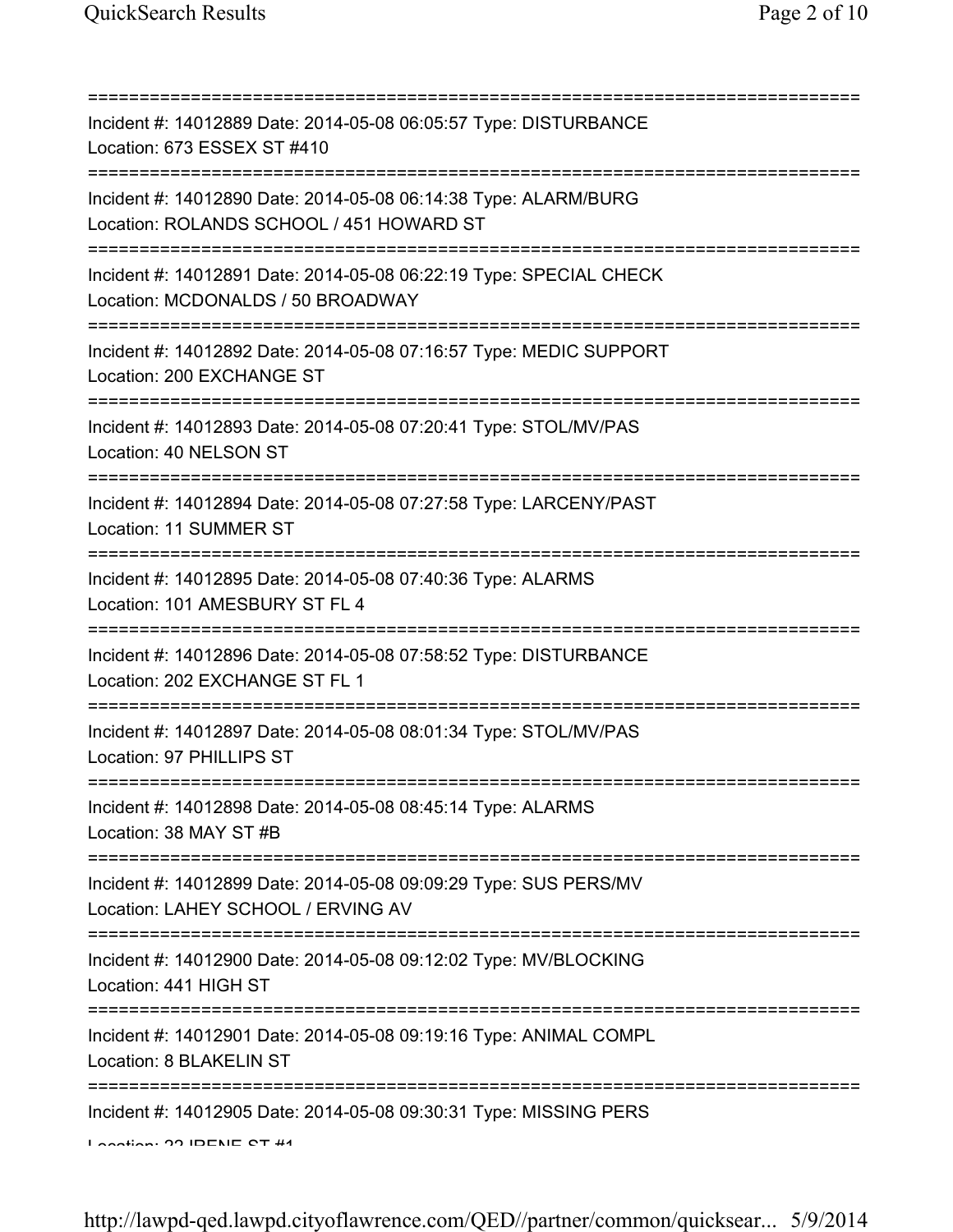| Incident #: 14012902 Date: 2014-05-08 09:47:46 Type: INVEST CONT<br>Location: MERRIMACK VALLEY CREDIT UNION / 500 MERRIMACK ST                 |
|------------------------------------------------------------------------------------------------------------------------------------------------|
| Incident #: 14012903 Date: 2014-05-08 09:52:43 Type: SUS PERS/MV<br>Location: AMESBURY ST & CANAL ST<br>====================================   |
| Incident #: 14012904 Date: 2014-05-08 09:55:25 Type: SUS PERS/MV<br>Location: BOWDOIN ST & DAVIS ST                                            |
| Incident #: 14012906 Date: 2014-05-08 10:15:15 Type: VIO CITY ORD<br>Location: ISLAND ST                                                       |
| Incident #: 14012907 Date: 2014-05-08 10:26:45 Type: TOW OF M/V<br>Location: 2 INMAN ST                                                        |
| Incident #: 14012910 Date: 2014-05-08 10:31:46 Type: CK WELL BEING<br>Location: NORTHEAST INDEPENDENT LIVING / 20 BALLARD RD                   |
| Incident #: 14012908 Date: 2014-05-08 10:33:29 Type: STOL/MV/PAS<br>Location: 73 SALEM ST                                                      |
| Incident #: 14012909 Date: 2014-05-08 10:34:06 Type: ARREST<br>Location: LAWRENCE ST & MYRTLE ST                                               |
| Incident #: 14012911 Date: 2014-05-08 10:50:54 Type: TOW/REC/STOL<br>Location: 48 SMITH ST                                                     |
| Incident #: 14012912 Date: 2014-05-08 10:52:07 Type: MAL DAMAGE<br>Location: 120 BUTLER ST #3                                                  |
| Incident #: 14012913 Date: 2014-05-08 11:01:25 Type: RECOV/STOL/MV<br>Location: 1 BEACON AV                                                    |
| :===================================<br>Incident #: 14012914 Date: 2014-05-08 11:03:27 Type: DISTURBANCE<br>Location: HAMPSHIRE ST & MYRTLE ST |
| Incident #: 14012915 Date: 2014-05-08 11:08:11 Type: MAL DAMAGE<br>Location: 4 BENNINGTON ST #90                                               |
| Incident #: 14012916 Date: 2014-05-08 11:39:38 Type: E911 HANGUP                                                                               |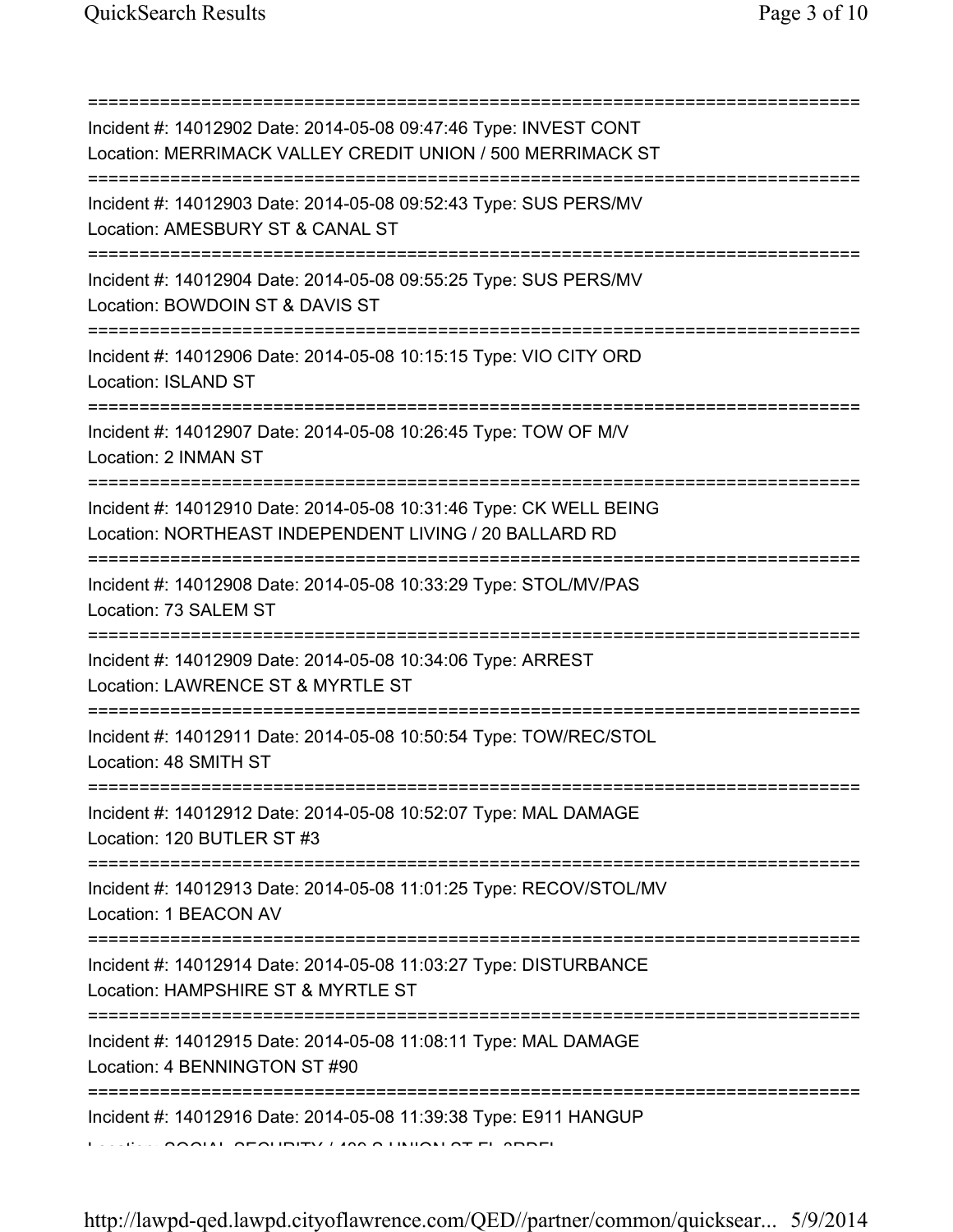=========================================================================== Incident #: 14012917 Date: 2014-05-08 11:50:59 Type: TOW OF M/V Location: ERVING AV & HAMPSHIRE ST =========================================================================== Incident #: 14012918 Date: 2014-05-08 11:51:44 Type: MAL DAMAGE Location: 30 BROOK ST =========================================================================== Incident #: 14012919 Date: 2014-05-08 11:53:23 Type: SUS PERS/MV Location: SWAN ST =========================================================================== Incident #: 14012920 Date: 2014-05-08 11:57:16 Type: CONFIS PROP Location: TARBOX SCHOOL / 59 ALDER ST =========================================================================== Incident #: 14012921 Date: 2014-05-08 12:05:48 Type: STOL/MV/PAS Location: 192 GARDEN ST =========================================================================== Incident #: 14012923 Date: 2014-05-08 12:12:00 Type: STOLEN PROP Location: 98 HAMPSHIRE ST =========================================================================== Incident #: 14012922 Date: 2014-05-08 12:12:03 Type: ALARM/HOLD Location: LABOR READY / 11 BROADWAY =========================================================================== Incident #: 14012924 Date: 2014-05-08 12:21:32 Type: AUTO ACC/PI Location: 360 MERRIMACK ST =========================================================================== Incident #: 14012925 Date: 2014-05-08 12:23:26 Type: STOLEN PROP Location: 91 OSGOOD ST =========================================================================== Incident #: 14012926 Date: 2014-05-08 12:45:43 Type: CK WELL BEING Location: ANDOVER ST & CARLETON ST =========================================================================== Incident #: 14012927 Date: 2014-05-08 12:51:58 Type: AUTO ACC/NO PI Location: BROADWAY LIQUORS / 434 BROADWAY =========================================================================== Incident #: 14012928 Date: 2014-05-08 12:53:53 Type: AUTO ACC/NO PI Location: MYRTLE ST & SARATOGA ST =========================================================================== Incident #: 14012929 Date: 2014-05-08 13:01:27 Type: SUS PERS/MV Location: W LOWELL ST & WACHUSETTS AV =========================================================================== Incident #: 14012930 Date: 2014-05-08 13:13:31 Type: MAL DAMAGE

http://lawpd-qed.lawpd.cityoflawrence.com/QED//partner/common/quicksear... 5/9/2014

Location: JACKSON ST & METHUEN ST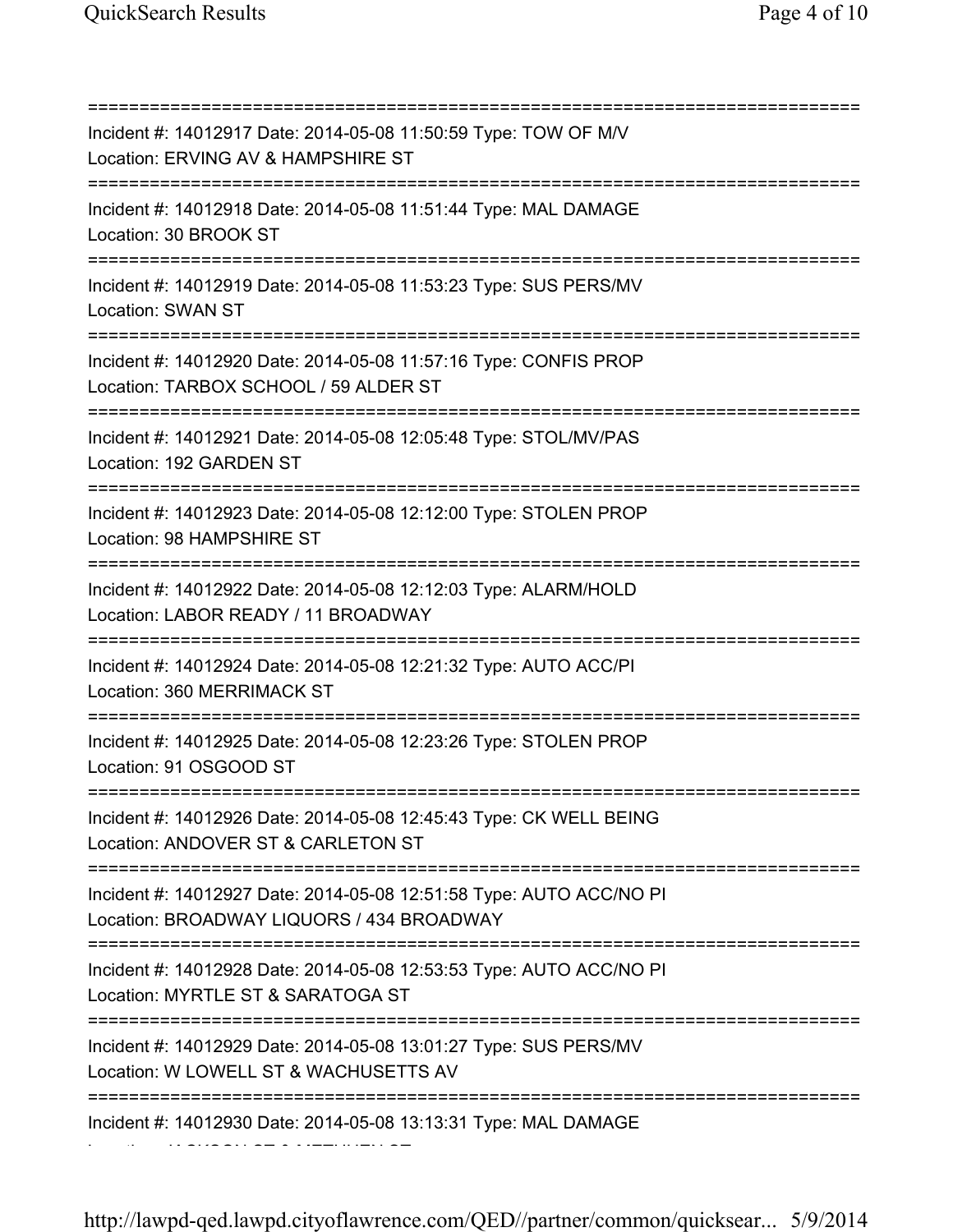=========================================================================== Incident #: 14012931 Date: 2014-05-08 13:37:29 Type: LARCENY/PAST Location: CONSTANZA MARKET / 271 LAWRENCE ST =========================================================================== Incident #: 14012932 Date: 2014-05-08 13:59:16 Type: SUS PERS/MV Location: COMMONWEALTH DR =========================================================================== Incident #: 14012933 Date: 2014-05-08 14:22:07 Type: VIO CITY ORD Location: 280 MERRIMACK ST =========================================================================== Incident #: 14012934 Date: 2014-05-08 14:24:49 Type: GENERAL SERV Location: DREAM TEAM BARBER SHOP / 208 BROADWAY =========================================================================== Incident #: 14012935 Date: 2014-05-08 14:33:10 Type: ARREST Location: ALLSTON ST & MARSTON ST =========================================================================== Incident #: 14012936 Date: 2014-05-08 14:35:33 Type: B&E/MV/PAST Location: 550 BROADWAY =========================================================================== Incident #: 14012937 Date: 2014-05-08 14:59:17 Type: ALARM/BURG Location: LOPEZ RESD / 4 INMAN ST #6 =========================================================================== Incident #: 14012938 Date: 2014-05-08 15:03:22 Type: MISSING PERS Location: 145 HIGH ST =========================================================================== Incident #: 14012940 Date: 2014-05-08 15:18:30 Type: B&E/MV/PAST Location: 1 N PARISH RD =========================================================================== Incident #: 14012939 Date: 2014-05-08 15:24:30 Type: UNATENEDCHILD Location: FIRE DEPT / 290 PARK ST =========================================================================== Incident #: 14012941 Date: 2014-05-08 15:37:49 Type: CK WELL BEING Location: 73 SALEM ST =========================================================================== Incident #: 14012942 Date: 2014-05-08 15:52:54 Type: MISSING PERS Location: 231 HAMPSHIRE ST =========================================================================== Incident #: 14012943 Date: 2014-05-08 16:29:37 Type: AUTO ACC/NO PI Location: 647 S UNION ST =========================================================================== Incident #: 14012944 Date: 2014-05-08 16:49:07 Type: DOMESTIC/PROG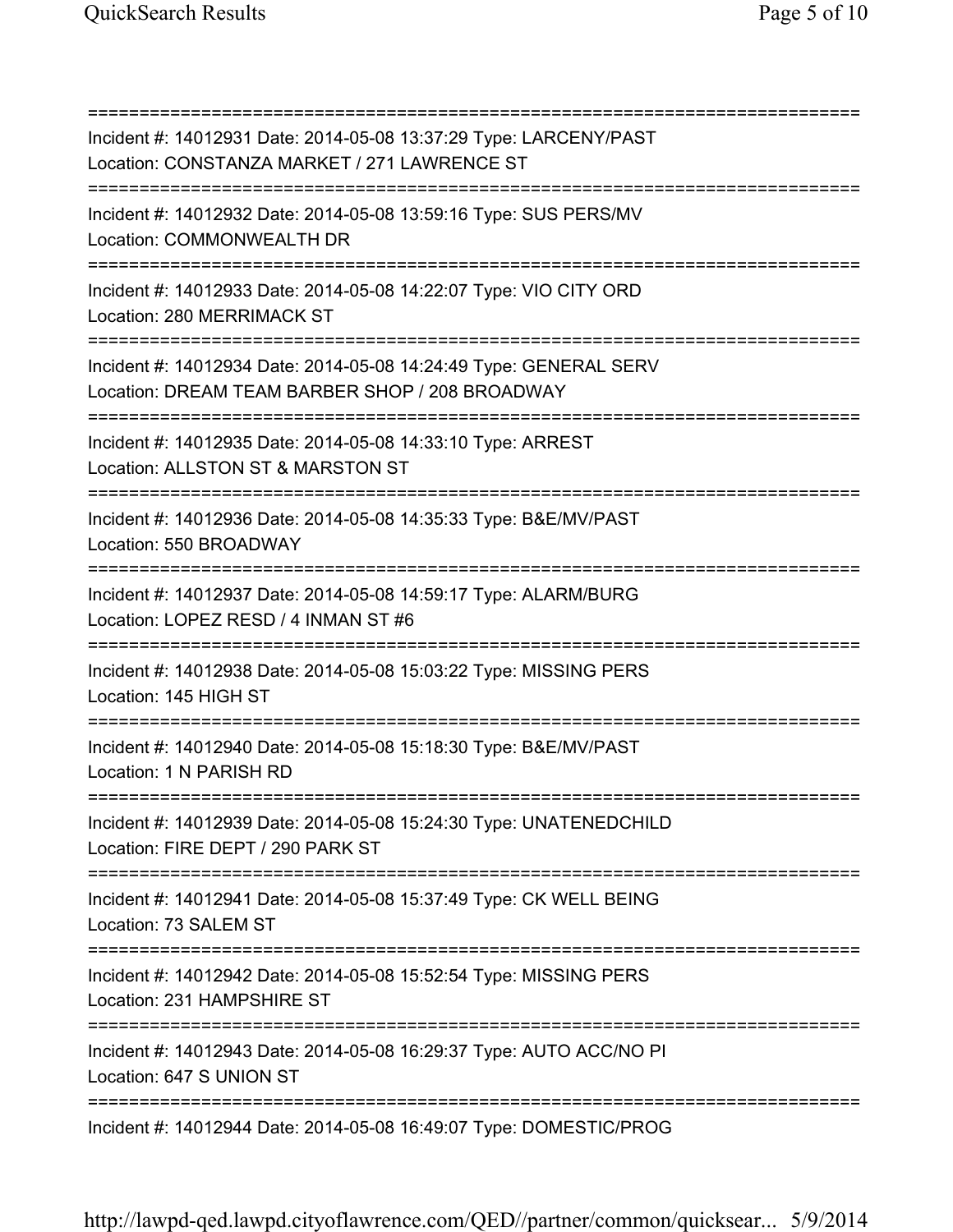=========================================================================== Incident #: 14012945 Date: 2014-05-08 16:52:01 Type: B&E/MV/PAST Location: 303 ERVING AV #1ST =========================================================================== Incident #: 14012946 Date: 2014-05-08 16:54:32 Type: GENERAL SERV Location: HAVERHILL ST & WARREN ST =========================================================================== Incident #: 14012947 Date: 2014-05-08 17:02:48 Type: LOUD NOISE Location: 19 E HAVERHILL ST =========================================================================== Incident #: 14012948 Date: 2014-05-08 17:07:43 Type: MAN DOWN Location: 340 METHUEN ST =========================================================================== Incident #: 14012949 Date: 2014-05-08 17:11:21 Type: SUS PERS/MV Location: BORDER ST =========================================================================== Incident #: 14012950 Date: 2014-05-08 17:36:54 Type: M/V STOP Location: HAMPSHIRE ST & LAWRENCE ST =========================================================================== Incident #: 14012951 Date: 2014-05-08 17:37:55 Type: DISTURBANCE Location: JACKSON ST =========================================================================== Incident #: 14012952 Date: 2014-05-08 17:42:27 Type: TRESPASSING Location: 132 SPRINGFIELD ST =========================================================================== Incident #: 14012953 Date: 2014-05-08 17:45:02 Type: M/V STOP Location: HAMPSHIRE ST & LEBANON ST =========================================================================== Incident #: 14012954 Date: 2014-05-08 17:51:27 Type: B&E/MV/PAST Location: METHUEN & ESSEX ST =========================================================================== Incident #: 14012955 Date: 2014-05-08 17:52:18 Type: M/V STOP Location: AMESBURY ST & ESSEX ST =========================================================================== Incident #: 14012956 Date: 2014-05-08 18:00:47 Type: ARREST Location: MARSTON ST =========================================================================== Incident #: 14012957 Date: 2014-05-08 18:01:16 Type: LOUD NOISE Location: 495 LOWELL ST =========================================================================== Incident #: 14012958 Date: 2014-05-08 18:04:31 Type: A&B PAST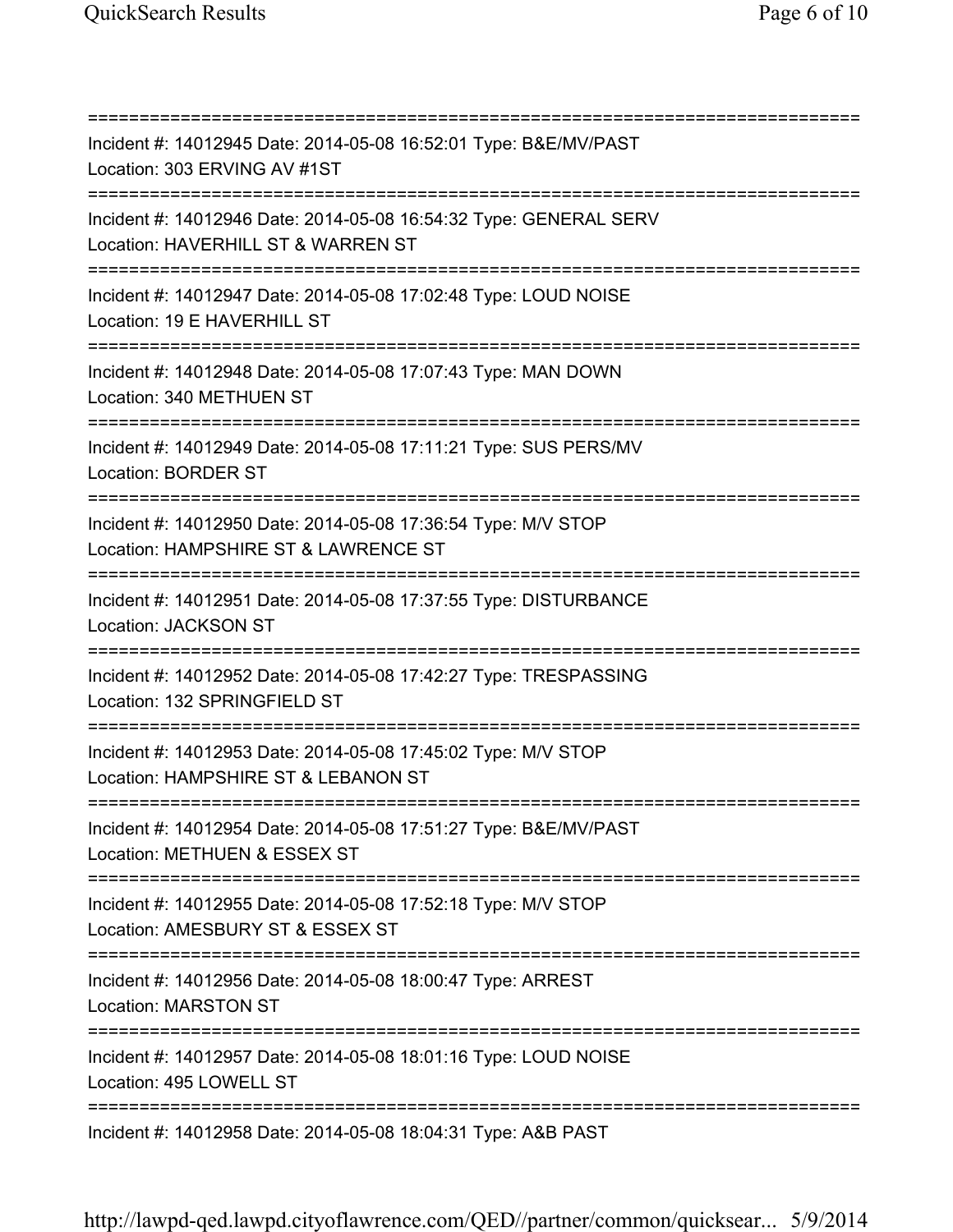Location: 95 WILLIAM ST =========================================================================== Incident #: 14012959 Date: 2014-05-08 18:22:06 Type: SUS PERS/MV Location: CENTRAL BRIDGE / 0 MERRIMACK ST =========================================================================== Incident #: 14012960 Date: 2014-05-08 18:30:34 Type: ALARM/BURG Location: RESD; GRACE CORPORAN9786827064 / 34 HIGHLAWN AV =========================================================================== Incident #: 14012963 Date: 2014-05-08 18:50:42 Type: MAL DAMAGE Location: 225 ESSEX ST =========================================================================== Incident #: 14012962 Date: 2014-05-08 18:51:28 Type: ARREST Location: LAWRENCE ST & LEXINGTON ST =========================================================================== Incident #: 14012961 Date: 2014-05-08 18:51:45 Type: LOUD NOISE Location: 4 BERKELEY ST =========================================================================== Incident #: 14012964 Date: 2014-05-08 18:59:40 Type: LOUD NOISE Location: CYPRESS AV & LOWELL ST =========================================================================== Incident #: 14012965 Date: 2014-05-08 19:15:15 Type: MV/BLOCKING Location: ERVING AV & MYRTLE CT =========================================================================== Incident #: 14012966 Date: 2014-05-08 19:15:32 Type: FIGHT Location: 233 JACKSON ST =========================================================================== Incident #: 14012967 Date: 2014-05-08 19:16:50 Type: DOMESTIC/PAST Location: 125 WEST ST =========================================================================== Incident #: 14012969 Date: 2014-05-08 19:30:23 Type: A&B PAST Location: PARTHUM SCHOOL / 255 E HAVERHILL ST =========================================================================== Incident #: 14012968 Date: 2014-05-08 19:32:49 Type: LOUD NOISE Location: LAWRENCE ST & MYRTLE ST =========================================================================== Incident #: 14012970 Date: 2014-05-08 19:54:38 Type: LOUD NOISE Location: 77 MILTON ST =========================================================================== Incident #: 14012971 Date: 2014-05-08 19:58:26 Type: TENANT PROB Location: 55B SWAN ST FL 2 =========================================================================== Incident #: 14012972 Date: 2014 05 08 20:20:24 Type: GENERAL SERV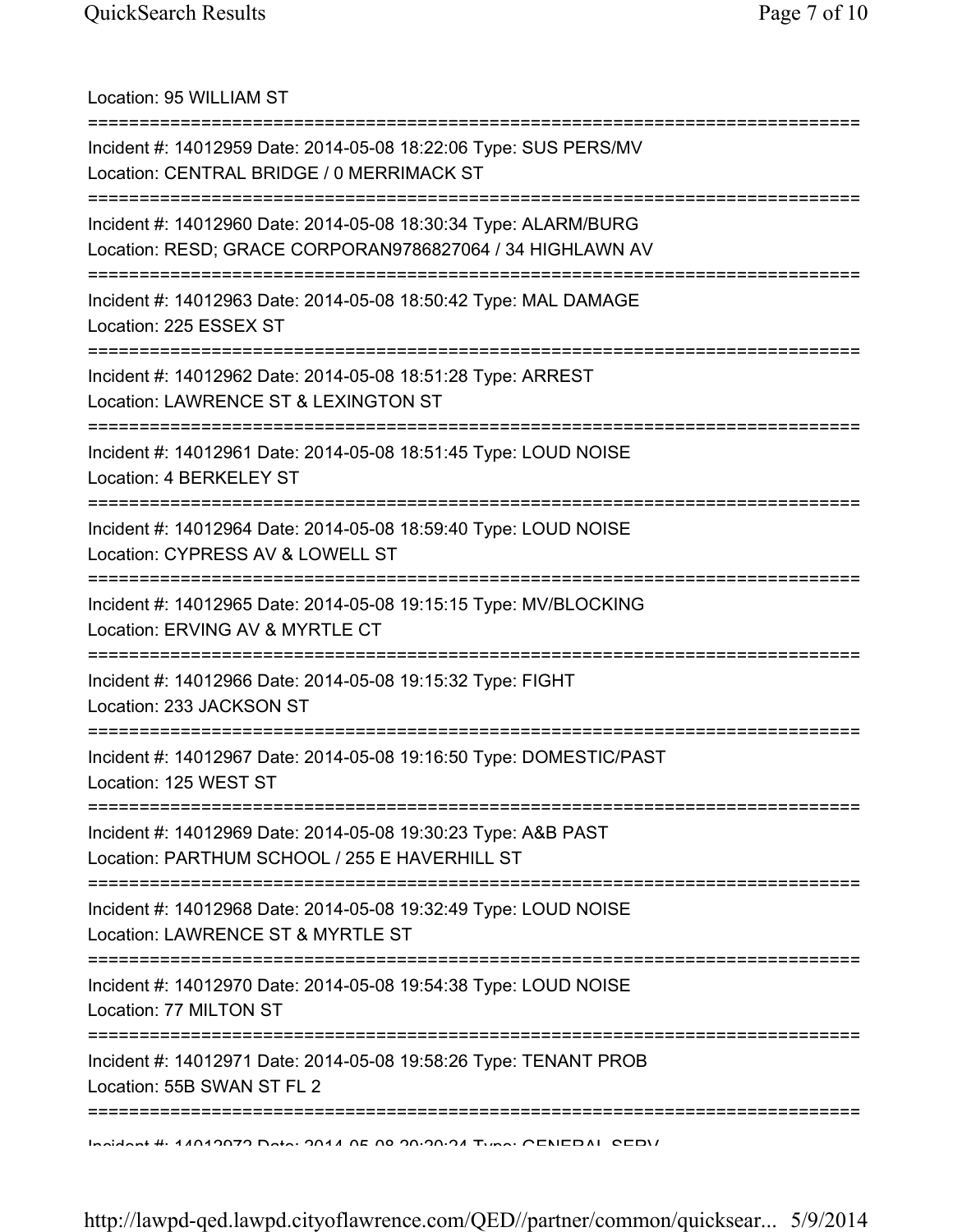| Location: 425 MARKET ST<br>=====================================                                                                                         |
|----------------------------------------------------------------------------------------------------------------------------------------------------------|
| Incident #: 14012973 Date: 2014-05-08 20:25:57 Type: SUS PERS/MV<br>Location: 244 ANDOVER ST                                                             |
| Incident #: 14012974 Date: 2014-05-08 20:31:26 Type: SUS PERS/MV<br>Location: FARNHAM ST & FOSTER ST                                                     |
| Incident #: 14012975 Date: 2014-05-08 20:31:30 Type: LOUD NOISE<br><b>Location: MAY ST</b>                                                               |
| Incident #: 14012976 Date: 2014-05-08 20:34:43 Type: ALARM/BURG<br>Location: RESD; VICTORIA DEVERS9785902594 / 16 WOODLAND ST                            |
| Incident #: 14012977 Date: 2014-05-08 20:53:05 Type: MISSING PERS<br>Location: 480 PROSPECT ST                                                           |
| Incident #: 14012978 Date: 2014-05-08 20:54:04 Type: ALARM/BURG<br>Location: 16 WOODLAND ST                                                              |
| Incident #: 14012979 Date: 2014-05-08 20:54:10 Type: DOMESTIC/PROG<br>Location: 250 SALEM ST FL 1                                                        |
| ============================<br>Incident #: 14012980 Date: 2014-05-08 20:54:58 Type: DOMESTIC/PROG<br>Location: 10 PEARL ST                              |
| Incident #: 14012981 Date: 2014-05-08 21:15:30 Type: STOL/MV/PR<br>Location: 140 BERNARD AV                                                              |
| :=====================<br>Incident #: 14012982 Date: 2014-05-08 21:19:00 Type: TOW OF M/V<br>Location: 153 BEACON AV                                     |
| Incident #: 14012983 Date: 2014-05-08 21:23:14 Type: LARCENY/PAST<br>Location: 73 WINTHROP AV                                                            |
| Incident #: 14012984 Date: 2014-05-08 21:38:30 Type: STOL/MV/PAS<br>Location: 84 OAK ST                                                                  |
| ====================================<br>Incident #: 14012985 Date: 2014-05-08 21:52:37 Type: GUN CALL<br>Location: DON PEDRO RESTAURANT / 118 S UNION ST |
|                                                                                                                                                          |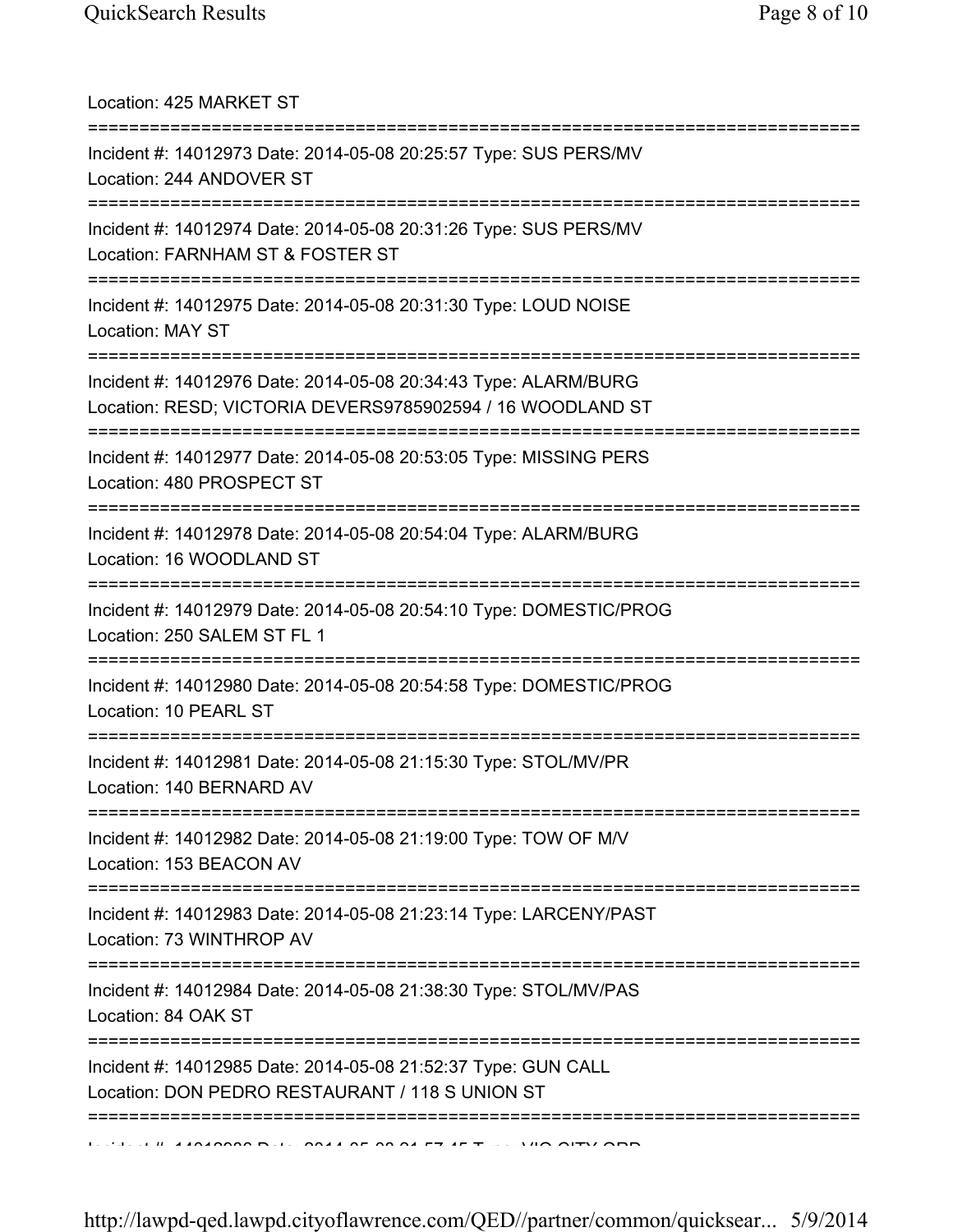| Location: WINFIELD ALLOY / 15 MEDFORD ST                                                                                                     |
|----------------------------------------------------------------------------------------------------------------------------------------------|
| Incident #: 14012987 Date: 2014-05-08 22:01:26 Type: LOUD NOISE<br>Location: 122 OXFORD ST                                                   |
| Incident #: 14012988 Date: 2014-05-08 22:07:00 Type: LOUD NOISE<br>Location: 26 KENDALL ST FL 1<br>====================================      |
| Incident #: 14012989 Date: 2014-05-08 22:12:11 Type: TOW OF M/V<br>Location: LOWELL ST & MORTON ST<br>==========================             |
| Incident #: 14012990 Date: 2014-05-08 22:13:18 Type: B&E/MV/PAST<br>Location: COMMON ST & LAWRENCE ST                                        |
| Incident #: 14012991 Date: 2014-05-08 22:32:06 Type: DOMESTIC/PROG<br>Location: 113 THOREAU WAY #419 FL 1                                    |
| Incident #: 14012992 Date: 2014-05-08 22:33:11 Type: B&E/MV/PAST<br>Location: 200 COMMON ST                                                  |
| Incident #: 14012993 Date: 2014-05-08 22:45:58 Type: STOL/MV/PAS<br>Location: 121 BAILEY ST                                                  |
| Incident #: 14012994 Date: 2014-05-08 22:54:15 Type: DOMESTIC/PROG<br>Location: 58 RAILROAD ST                                               |
| ;====================================<br>Incident #: 14012995 Date: 2014-05-08 23:16:43 Type: LOUD NOISE<br>Location: 19 E HAVERHILL ST FL 1 |
| Incident #: 14012996 Date: 2014-05-08 23:21:16 Type: ARREST<br>Location: N PARISH RD & CRAWFORD                                              |
| Incident #: 14012997 Date: 2014-05-08 23:27:08 Type: LOUD NOISE<br>Location: 817 ESSEX ST FL 2                                               |
| Incident #: 14012998 Date: 2014-05-08 23:33:48 Type: TOW OF M/V<br>Location: 161 BAILEY ST                                                   |
| Incident #: 14012999 Date: 2014-05-08 23:44:24 Type: LOUD NOISE<br>Location: 56 KNOX ST                                                      |
|                                                                                                                                              |